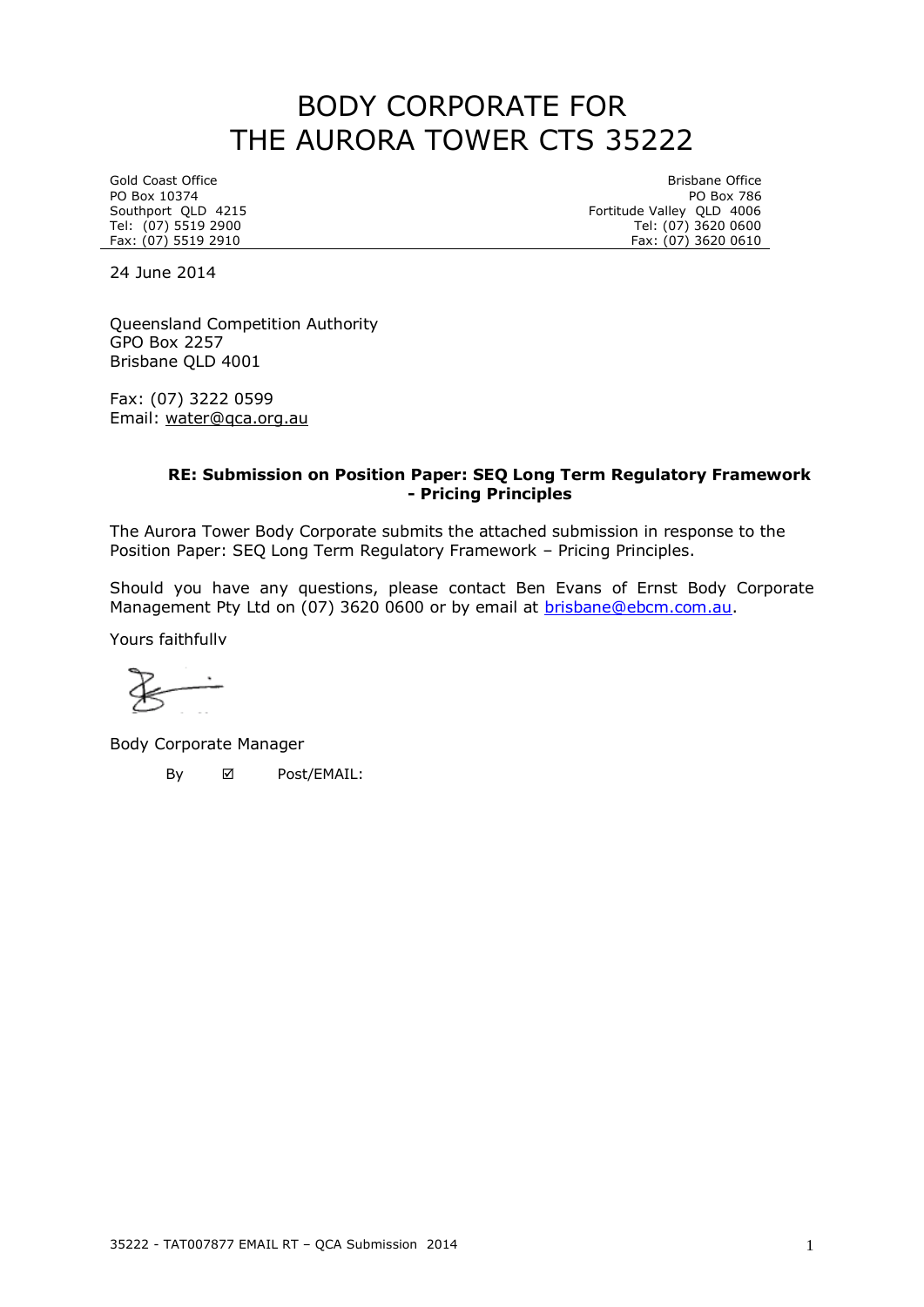### **Submission to Queensland Competition Authority on Position Paper: SEQ Long Term Regulatory Framework - Pricing Principles**

This is a submission in response to the Position Paper on SEQ Long Term Regulatory Framework – Pricing Principles released by the Queensland Competition Authority (QCA) in March 2014.

## **Background**

The Position Paper presents four general pricing principles to apply to services provided by SEQ water entities:

- To promote economic (allocative, productive and dynamic) efficiency.
- To ensure revenue adequacy the business must have sufficient revenue to ensure the efficient delivery of water services.
- To promote the public interest –the pricing framework should accommodate concerns related to equity/fairness including those related to vulnerable customer groups.
- To be transparent, predictable, simple and cost effective to apply.

In particular, it is noted that QCA has stated that:

- most urban water suppliers distinguish between residential and non-residential or commercial water users in determining tariff structures, to reflect the different cost drivers;
- in SEQ fixed charges are typically set on a per connection basis for residential customers and cases by meter or connection size for non-residential customers;
- multi-tiered volumetric tariffs are not consistent with economic efficiency as the tiers cannot all be consistent with either short-run marginal cost or long-run marginal cost (LRMC) of service delivery. They can make revenue forecasting complex, and may have unintended equity and fairness implications, for example, on large families;
- the volumetric charge for urban water services should reflect LRMC;
- in general, a two-part tariff with the usage charge set at LRMC is considered to be superior to an inclining or declining block tariff on efficiency and equity objectives. Single volumetric charges provide clearer, more transparent marginal use signals to customers, and are less costly to administer; and
- metering and billing arrangements should support the application of costreflective prices.

# **Issue of Concern**

It is noted that the Position Paper includes no consideration of efficient pricing for multiunit residential or mixed use properties, or where water is supplied to an entity for onselling to customers associated with a single connection to a property (caravan parks, multi-unit residential or mixed use premises.

There are many multi-unit residential and multi-use properties in Brisbane, the Gold Coast and on the Sunshine Coast. The nature of water supply to these properties varies:

 individual metering for each lot associated with a property, with bills issued by the retail entity to each lot owner. Some multi-unit residential properties and multiuse properties have individual water meters at the property boundary for each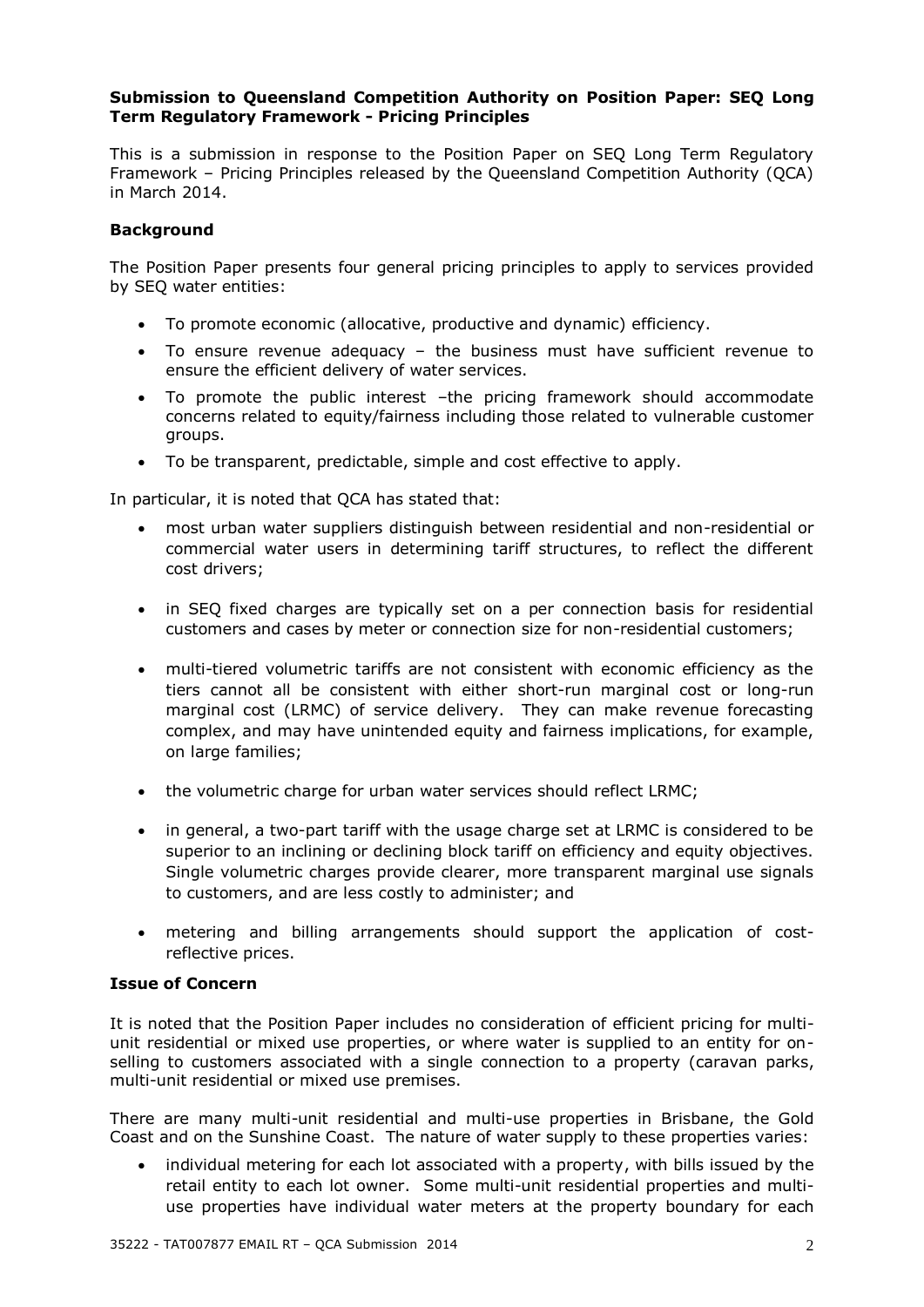residential or multi-use lot associated with the property. These meters are maintained and read by the relevant retail water supplier with bills sent to respective lot owners by the retail entity. These customers are typical residential and/or commercial customers and are charged a standard connection fee and applicable tariff for consumption.

- a single meter for the property, with bills (based on proportional shared usage) issued by the retail entity to each lot owner. Some multi-unit residential properties and multi-use properties have a single meter at the property boundary. This meter is maintained and read by the relevant retail water supplier, with bills issued by the retail entity to individual lot owners based on a normal connection fee per property and a share of consumption charges based on the Body Corporate contribution units applicable to the Lot. That is, despite there being only one meter for multiple properties, each lot is charged a separate full connection fee
- a single meter for the property, with a single bill issued to the Body Corporate or owner of the property. Some multi-unit residential properties and multi-use properties have a single meter at the property boundary and individual water meters for each lot that are owned and maintained by the Body Corporate or property owner. The property meter is maintained and read by the relevant retail water supplier, with a single bill issued to the Body Corporate or owner of the property. Typically, the Body Corporate or owner is billed for standard connection fees for each lot associated with the property plus the total cost of volumetric usage. Generally, a single volumetric tariff (Tier 3) is applied. The Body Corporate or owner then issues bills to individual lot owners to recover the connection fee and volumetric usage costs according to the individually metered use by each lot. The individual water meters are owned, maintained and read by the Body Corporate or property owner.

This submission is intended to highlight apparent anomalies of existing tariff structures for multi-unit residential properties and multi-use properties included under the third category of customer types above, in which the Body Corporate or owner is essentially an on-seller of water.

On-selling of water should be allowed to be undertaken on a similar basis to electricity, which is an established practice in multi-unit residential properties and multi-use properties. For electricity, the Body Corporate or property owner contracts for bulk supply of electricity and on-sells to lot owners at substantial savings through bulk buying, owning and maintaining the meters for individual lots, and undertaking meter readings and issuing of bills at a lower cost than retail electricity suppliers.

In terms of cost-reflective and efficient pricing for water, there is a strong case for defined separate arrangements to apply where a retailer supplies a property via a single meter and issues a single bill to the property, irrespective of the number or type of lots associated with the property.

# **Case Study:**

The Aurora Tower, located at 420 Queen Street, is a multi-use building with 486 residential and retail lots with water and sewerage services provided by Queensland Urban Utilities. Water is supplied to the property via two metered supply points and total annual consumption is about 60 ML.

QUU only reads the two meters for the supply points to the property and issues a single bill to the Body Corporate for water and sewerage charges. QUU bases its total water access charge on the basis of the number of lots on the property multiplied by the